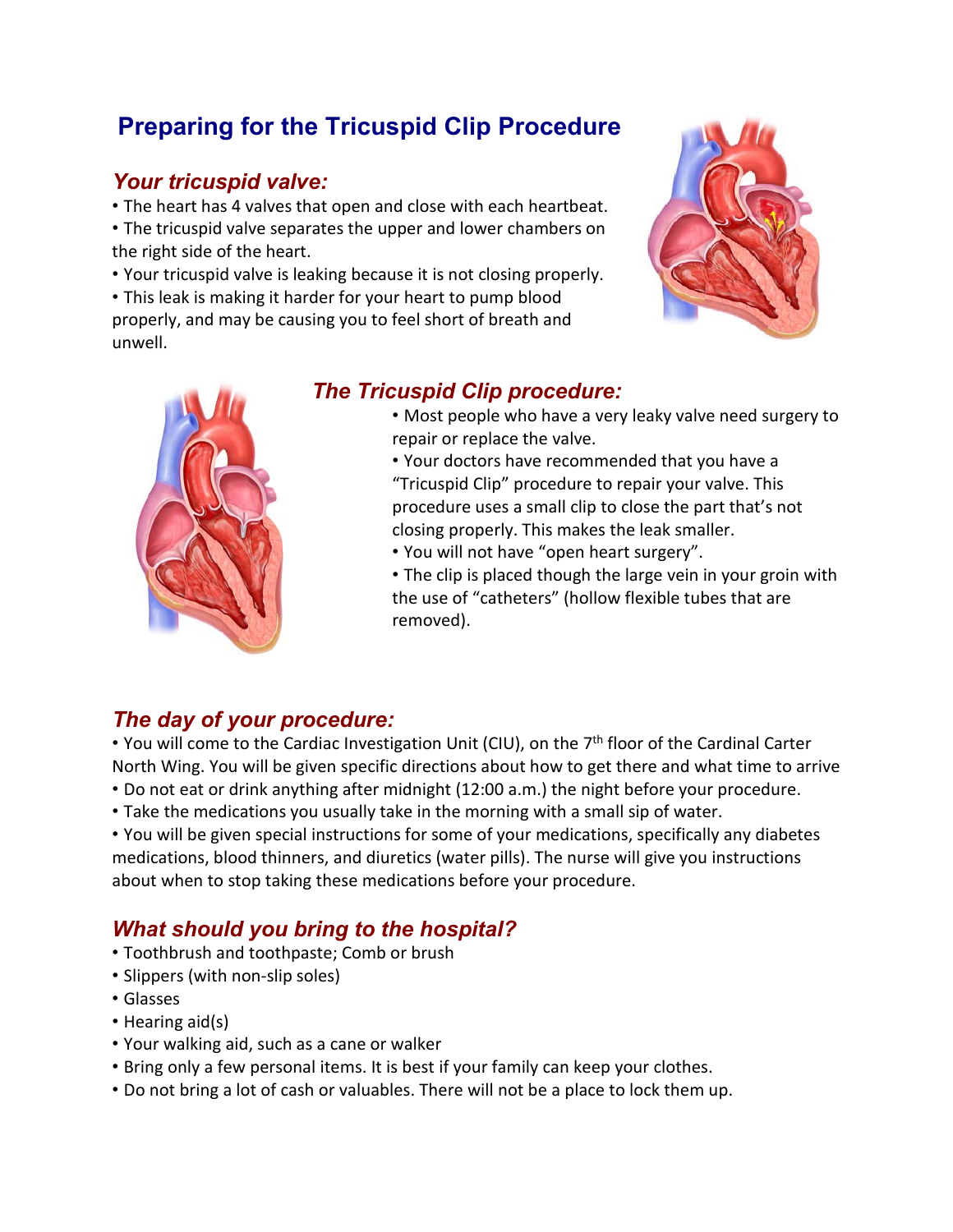## *What happens during the procedure?*

• Once you are ready, we move you to the Cardiac Cath Lab and prepare you for the procedure.

• We start an intravenous (intra meaning 'into' and venous meaning 'vein, commonly called an IV) and attach you to a heart monitor.

• The anesthesiologist (sleep doctor) gives you an anesthetic so you sleep or are very relaxed during the procedure.

• 'General anaesthesia' means we give you medicines that cause all your muscles to completely relax, including muscles used to breathe. Once you are asleep, the doctor puts a breathing tube down your throat and into your lungs to protect your lungs from any fluid accidently getting into your lungs

- We start a second intravenous. This one is placed in a large vein in your groin area.
- The Tricuspid Clip procedure can take between 2 and 4 hours.

## *What happens right after the procedure?*

• You will be moved to the Cardiac Investigation Unit Recovery area.

• For most people who receive a general anaesthesia, the breathing tube is removed in the procedure room, or as soon as it is safe to remove it. If you wake up with the tube in place, do not worry. We tell you what to do and how to communicate with us.

## *This is what you can expect when you wake up:*

#### **Equipment**

You will be attached to a heart monitor. You will have an intravenous in your arm, and maybe one in your neck. Our goal is to remove this equipment as soon as possible, often the same day as your procedure.

#### **Positioning and activity**

You will lie flat for the first 3 to 4 hours and we will remind you to keep your leg straight. This is to make sure that you don't start to bleed through the small opening we made in your groin. The nurse will check your groin area frequently. Our goal is to get you sitting in bed, then in a chair, and then walking the evening of your procedure.

#### **Nutrition**

Once the effects of your anaesthesia are gone and you feel well enough, you can start drinking clear fluids, and progress to eating.

#### **Pain and Discomfort**

We do not expect you to have much pain or discomfort. If you do, it's important to tell your nurse.

#### **Visitors**

• Your doctor will speak with your family after the procedure. It is best for them to wait in the waiting room near the entrance to the CIU. Your family will be able to see you.